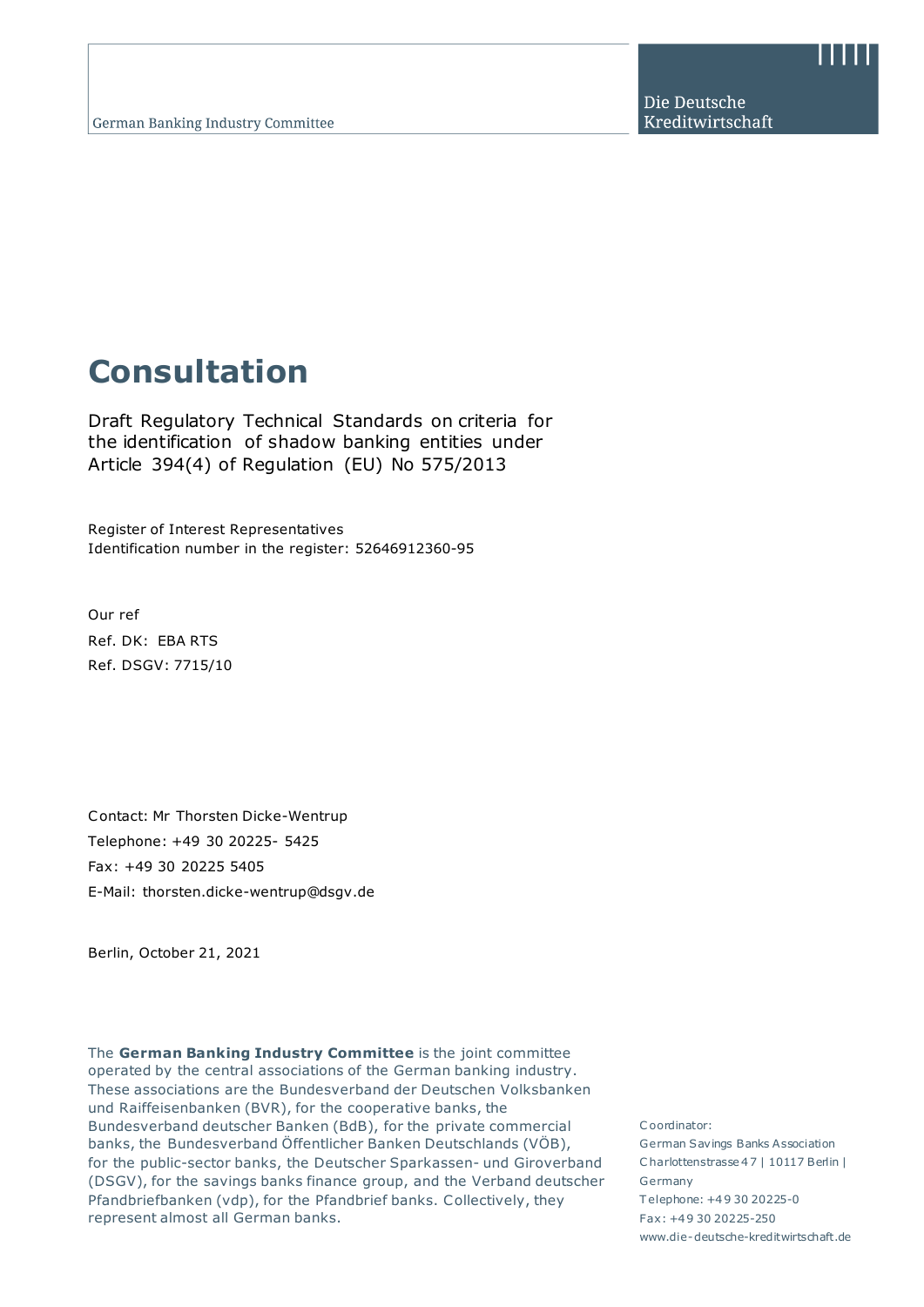Page 2 of 8 C onsultation **Draf t Regulatory Technical Standards on criteria for the ident if icat ion of shadow banking ent it ies under Art icle 394(4) of Regulat ion (EU) No 575/2013 dated October 21, 2021**

The German Banking Industry Committee is pleased to participate in the public consultation on "Draft Regulatory Technical Standards on criteria for the identification of shadow banking entities under Article 394(4) of Regulation (EU) No 575/2013".

### **I. General remarks**

## *Ensure harmonisation of content and timing with EBA guidelines*

We welcome the fact that the Draft Regulatory Technical Standards (RTS) on criteria for the identification of shadow banking entities under Article 394(4) of Regulation (EU) No 575/2013 (EBA/CP/2021/30) of 26 July 2021 (referred to in the following as the "draft RTS") are based on the EBA Guidelines on limits on exposures to shadow banking entities (referred to in the following as the "EBA guidelines").

For reasons of consistency, we consider it to be vital for both sets of regulatory requirements to be based on the **same definition of "shadow banking entities", the same exceptions and the same definition of "credit intermediation activities" and "banking services and activities"**. The EBA itself states that "these draft RTS rely to a great extent on the EBA guidelines to ensure a consistent implementation". We would also like to point out in this context that CRR II only refers to "banking activities" in Article 394(2) and Article 305(2) and does not add any reference to "services". We also suggest that a uniformly selected term should be used in the course of the necessary revision of the EBA guidelines.

In light of what we view as an essential requirement for harmonisation, we would have expected that a revision of the aforementioned EBA guidelines would be launched at the same time as the draft RTS in order to ensure consistency in terms of content and timing. To enable an efficient IT implementation and to avoid unnecessary effort due to diverging definitions (cost of compliance), we expect that the timing of the entry into force of the future RTS will be coordinated with the correspondingly revised EBA guidelines. **We strictly reject any time lag between the two documents and** hence – even only temporarily – **different definitions**.

For the purpose of limiting shadow banking entities, a **materiality threshold** of 0.25 per cent was introduced in the EBA guidelines for the identification of exposures to shadow banking entities, and this currently still refers to "eligible capital" (see paragraph 11 of the EBA guidelines). This sensible materiality threshold should also apply to the reporting of exposures to shadow banking entities in order to provide relief to the institutions.

To preserve consistency with the EBA guidelines, it should also be clarified that any membership of a shadow banking entity in a group of connected clients (GCC ) is irrelevant under point 39 of Article 4(1) of the CRR and that only a **single borrower approach** is relevant with regard to settling the question of whether there is an exposure to a shadow banking entity. See in line with this interpretation the EBA feedback on the EBA guidelines consultation, page 53: "The EBA clarifies that these guidelines only apply to exposures to individual shadow banking entities, and do not require the creation of groups of connected clients".

The EBA Q&A 2013 572 should also be reconsidered in this respect. It states that the exposure amount for determining the 10 largest exposures to "unregulated financial sector entities" (now referred to as "shadow banking entities") that are part of a GCC is the aggregated, total amount of the exposures to all entities within the GCC , including exposures to entities within this group that are not "unregulated financial sector entities" (in other words shadow banking entities).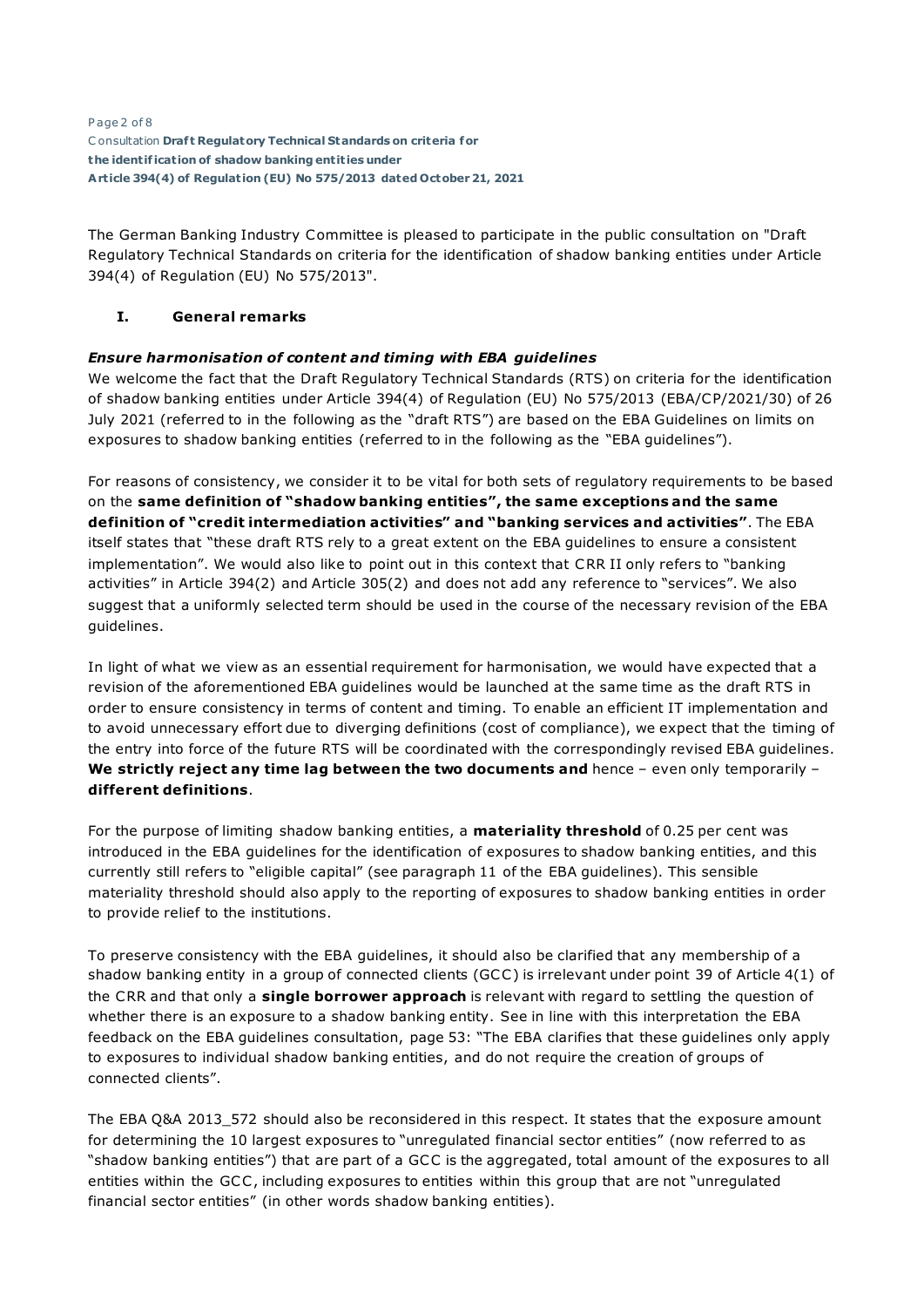Page 3 of 8 C onsultation **Draf t Regulatory Technical Standards on criteria for the ident if icat ion of shadow banking ent it ies under Art icle 394(4) of Regulat ion (EU) No 575/2013 dated October 21, 2021**

#### *Clarify interaction with look-through requirements*

A major issue of substance that is not adequately clarified by the RTS relates to the interaction with Article 390(7) of the CRR in conjunction with Regulation (EU) No 1187/2014. In the same way as the EBA guidelines, in the case of look-through transactions, the **shadow banking entity test** can **only** relate to the **relevant look-through transaction** itself and not to the underlying exposures. Including, for example, certain fund constructs in the scope of the RTS as proposed by the EBA would otherwise often prove to be futile if – as is normally the case – the exposure value for the transaction is zero because the fund shell does not entail any additional risk to be limited for large exposure purposes.

#### **II. Answers to questions**

**Question 1: Do you agree with the conditions of Article 1 paragraph 2 for identifying an entity as a non-shadow banking entity? Please provide reasons if you do not agree with any of the conditions or have comments with regard to any of them.**

As the definition of a shadow banking entity will be governed by an EU regulation in future, we believe that – in contrast to EBA guidelines – the opportunity for interpretation based on the prudential purpose is limited. Accordingly, the term "shadow banking entity" should be defined precisely and consistently.

We welcome the fact that the definition of shadow banking entities in the draft RTS is generally based on the EBA guidelines. However, there is a risk that there will be two different definitions of a shadow banking entity in the course of implementation. We believe it is vital to have a uniform definition of shadow banking entities and thus substantively consistent rules for identifying shadow banking entities for large exposure reporting under Article 394(2) of the CRR as well as for defining limits for risk exposures to shadow banking entities under the EBA guidelines. To ensure absolute consistency, it is imperative for the EBA guidelines to be aligned with the RTS requirements. Any diverging definitions would be avoided if the EBA guidelines were to refer to the new RTS or adopt their definition. This also applies not least in light of the equivalence provided for in Article 3(1) of the draft RTS for institutions from third countries that apply a supervisory regime based on at least the Basel core principles for effective banking supervision (see also General remarks on the harmonisation of the RTS and EBA guidelines content and timing).

We agree that exposures to financial institutions should not be treated as exposures to shadow banking entities as long as such financial institutions, pursuant to Article 119(5) of the CRR, are supervised and authorised and subject to comparable requirements of those applicable to institutions (see Recital 1). In Germany, German *Bürgschaftsbanken* (guarantee institutions) and German financial services institutions that provide finance leasing (Finanzierungsleasinginstitute) would not therefore be classified as shadow banking entities (see also explanatory comments by the German Federal Financial Supervisory Authority on CRR QA 52-[1](#page-2-0)7/003 of 22 August 2017 and 52-17/004 of 15 August 2017<sup>1</sup>). However, we do not consider this exception to be adequately covered by the wording of Article 1(2) or (3) in the draft RTS.

<span id="page-2-0"></span> $1$  See

[https://www.ba fin.de/SharedDocs/Veroeffentlichungen/DE/Auslegungsentscheidung/EBA\\_QA/ea\\_CRR\\_k reditrisiko\\_52\\_](https://www.bafin.de/SharedDocs/Veroeffentlichungen/DE/Auslegungsentscheidung/EBA_QA/ea_CRR_kreditrisiko_52_17_003.html) [17\\_003.html](https://www.bafin.de/SharedDocs/Veroeffentlichungen/DE/Auslegungsentscheidung/EBA_QA/ea_CRR_kreditrisiko_52_17_003.html) and

https://www.ba fin.de/SharedDocs/Veroeffentlichungen/DE/Auslegungsentscheidung/EBA\_QA/ea\_CRR\_k reditrisiko\_52\_ 17\_004.html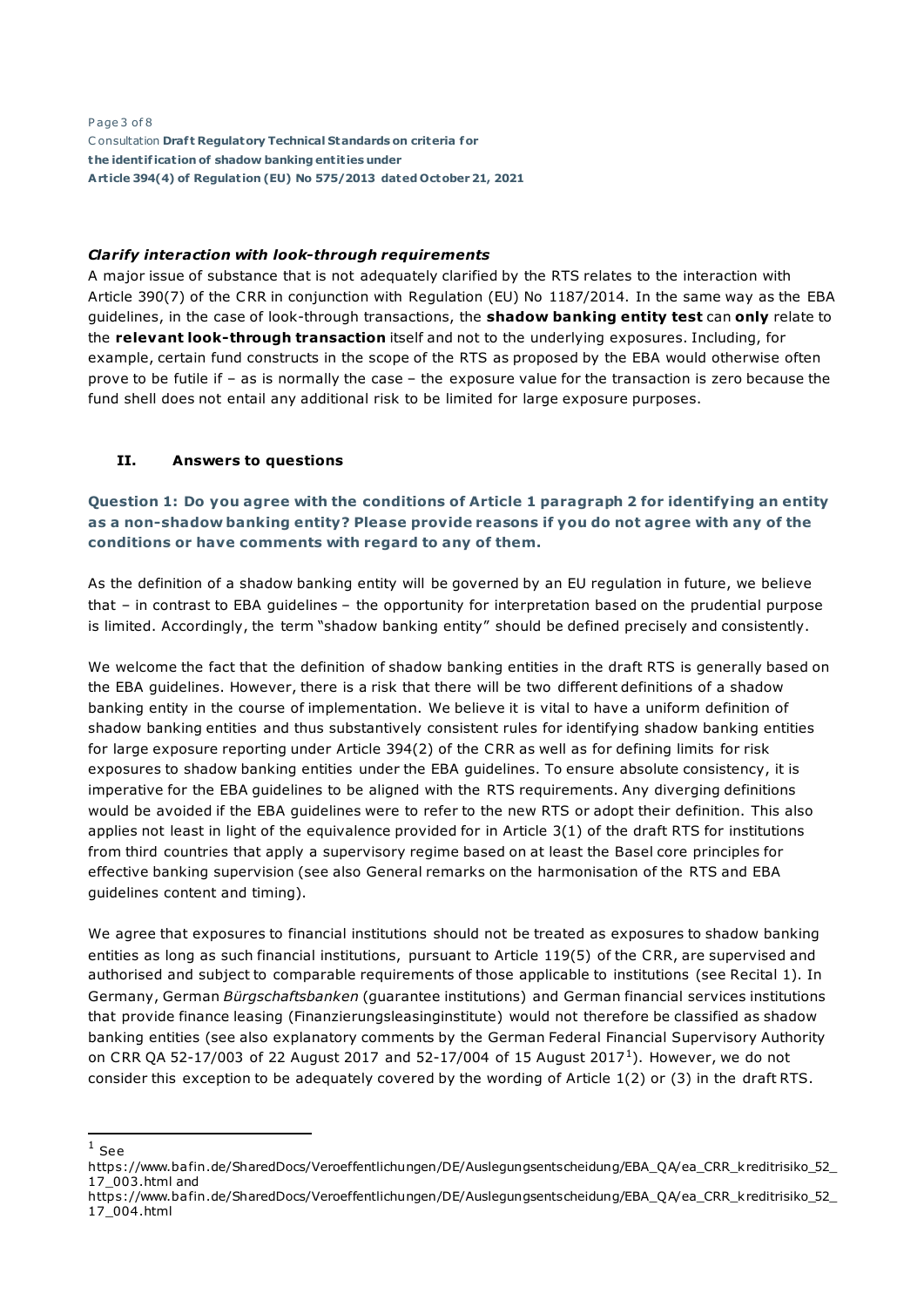#### Page 4 of 8 C onsultation **Draf t Regulatory Technical Standards on criteria for the ident if icat ion of shadow banking ent it ies under Art icle 394(4) of Regulat ion (EU) No 575/2013 dated October 21, 2021**

The wording of Article 1(2) of the draft RTS is restrictive because it explicitly refers to the European legal acts referred to in Annex I. With regard to the European directives also referred to in Annex 1, the words "with any of the legal acts referred to in Annex I **or their transposition into national law**" should therefore be added as a minimum.

According to Recital 2, entities that are part of a non-financial group, whose principal activity is to carry out credit intermediation activities for entities within the group should also not be identified as shadow banking entities. We agree with this. However, we do not consider this exception to be adequately covered by the wording of Article 1(2) or (3) in the draft RTS.

Additionally, an exemption should be provided for exposures from own securitisation transactions so as to create corresponding legal clarity. This is relevant if the originator sells exposures to a securitisation special purpose entity for the purpose of securitisation and the originator subsequently acquires the asset-backed securities so as to pledge them afterwards to the central bank to participate in monetary policy operations. In this case, legal title to, but not beneficial ownership of, the exposures is transferred to the securitisation special purpose entity: the credit risk remains economically with the originating institution because of the amount of the retained tranche. These securitisation special purpose entities are also normally consolidated in accordance with IFRS 10. Nor is there any default risk for the institution from acquiring and holding the asset-backed securities, since any losses from holding a large first loss position are in any case borne by the originating institution. These securitisation special purpose entities are not shadow banking entities in connection with a proprietary securitisation transaction in an interpretation based on the purpose of the regulatory requirement. It would be helpful to clarify this to ensure consistent treatment in institutional practice.

# **Question 5: In general, what are your views on the treatment of funds in these draft RTS? Do you agree with the approach adopted in these draft RTS, that follows the approach in the EBA Guidelines on limits on exposures to shadow banking entities, or alternatively should it be extended to capture those funds as shadow banking entities?**

We welcome the fact that the approach in the draft RTS with regard to funds follows the approach in the EBA guidelines on limits on exposures to shadow banking entities.

We support the conclusion in paragraph 73 in the Background and rationale in the draft RTS that funds structured as UC ITS and their asset managers are subject to strict regulatory requirements with regard to own funds requirements, risk management and governance in accordance under the UC ITS Regulation[2.](#page-3-0) In the context of leverage limitation, we would also like to refer to the "cover rule" under Article 51(3) of the UCITS Regulation, which effectively constitutes a 100% capital cover requirement for derivative transactions. Derivatives may only be entered into to the extent that they can be settled from the fund's own resources. In our view, this allows UC ITS to be treated as heavily regulated entities and also included in the list of examples in paragraph 13 in the Background and rationale in the draft RTS.

We also support the conclusion in paragraph 74 of the Background and rationale in the draft RTS that alternative investment funds (AIFs) and their asset managers are also subject to strict regulatory

<span id="page-3-0"></span> $2$  Directive 2009/65/EC of the European Parliament and of the Council of 13 July 2009 on the coordination of laws, regula tions and administra tive provisions relating to undertakings for collective investment in transferable securities (UCITS)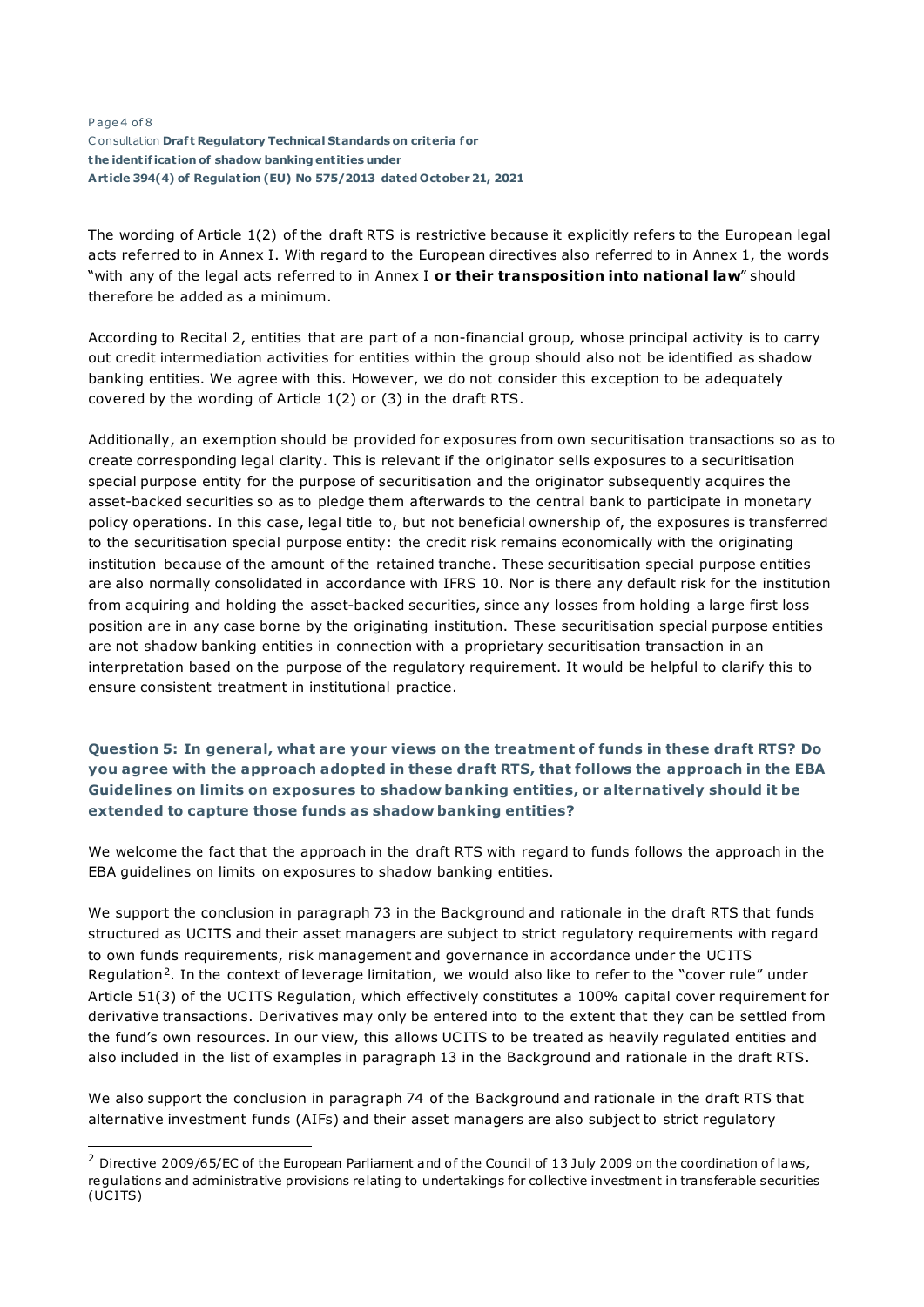#### Page 5 of 8 C onsultation **Draf t Regulatory Technical Standards on criteria for the ident if icat ion of shadow banking ent it ies under Art icle 394(4) of Regulat ion (EU) No 575/2013 dated October 21, 2021**

requirements under the AIFMD<sup>[3](#page-4-0)</sup> and should not therefore generally be identified as shadow banking entities. Accordingly, we consider the criteria of lending and "substantial leverage" (AIFMD commitment leverage greater than 300% of the net asset value (NAV)) to be relevant and appropriate assessment bases for the identification of AIFs as shadow banking entities.

# **Question 6: What would be the advantages and disadvantages of taking a broader approach with respect to the scope of funds included as shadow banking entities?**

Investment funds are already subject to extensive monitoring and limits under the CRR, taking into account the look-through to the underlying exposures. Risks inherent in the structure are excluded when a fund is structured as a UC ITS in compliance with point (a) of Article 7(2) of the UC ITS Regulation or an AIF in compliance with section 83(6) of the German Investment Code (KAGB). Accordingly, under the CRR, consideration of the risks from the underlying exposures in the large exposure regime is normally sufficient in the case of funds.

A broader classification of funds as shadow banking entities would lead to additional large exposure limits again at the level of the funds themselves (fund shell) and hence additional management and reporting of a risk that is already excluded. This would be run counter to the existing treatment in the CRR and the objective of more proportionate design of regulatory requirements. Such unnecessary requirements must be avoided (see also General remarks on "Clarify interaction with look-through requirements").

#### **Question 7: What are your views with regard to the consideration of money market funds as shadow banking entities?**

According to paragraph 89 in "Background and rationale" in the draft RTS, the EBA considers treating money market funds (MMFs) as shadow banking entities until the ongoing reforms to tackle the vulnerabilities identified with MMFs are in place before reassessing the current policy stance. We understand this approach in principle and welcome the fact that the EBA will subsequently reassess the treatment of MMFs. We expect Article 1(4) of the RTS to be amended swiftly following the reforms.

## **Question 8: Do you face any difficulties identifying whether an alternative investment fund (AIF) should be considered as a shadow banking entity?**

No, there are no difficulties identifying whether an AIF constitutes a shadow banking entity because the EBA guidelines have already been implemented. The identification of the extent of the fund's lending activity and capturing the commitment leverage under the AIFMD as a reference point of "substantial leverage" have proven to be effective. Limiting the AIF commitment leverage to 300% of the NAV has become established practice among asset management companies.

We do not consider any change to these criteria for classifying AIFs as shadow banks to be necessary or expedient and therefore welcome the proposal to retain these criteria.

<span id="page-4-0"></span> $3$  Directive 2011/61/EU of the European Parliament and of the Council of 8 June 2011 on Alternative Investment Fund Managers and amending Directives 2003/41/EC and 2009/65/EC and Regulations (EC) No 1060/2009 and (EU) No 1095/2010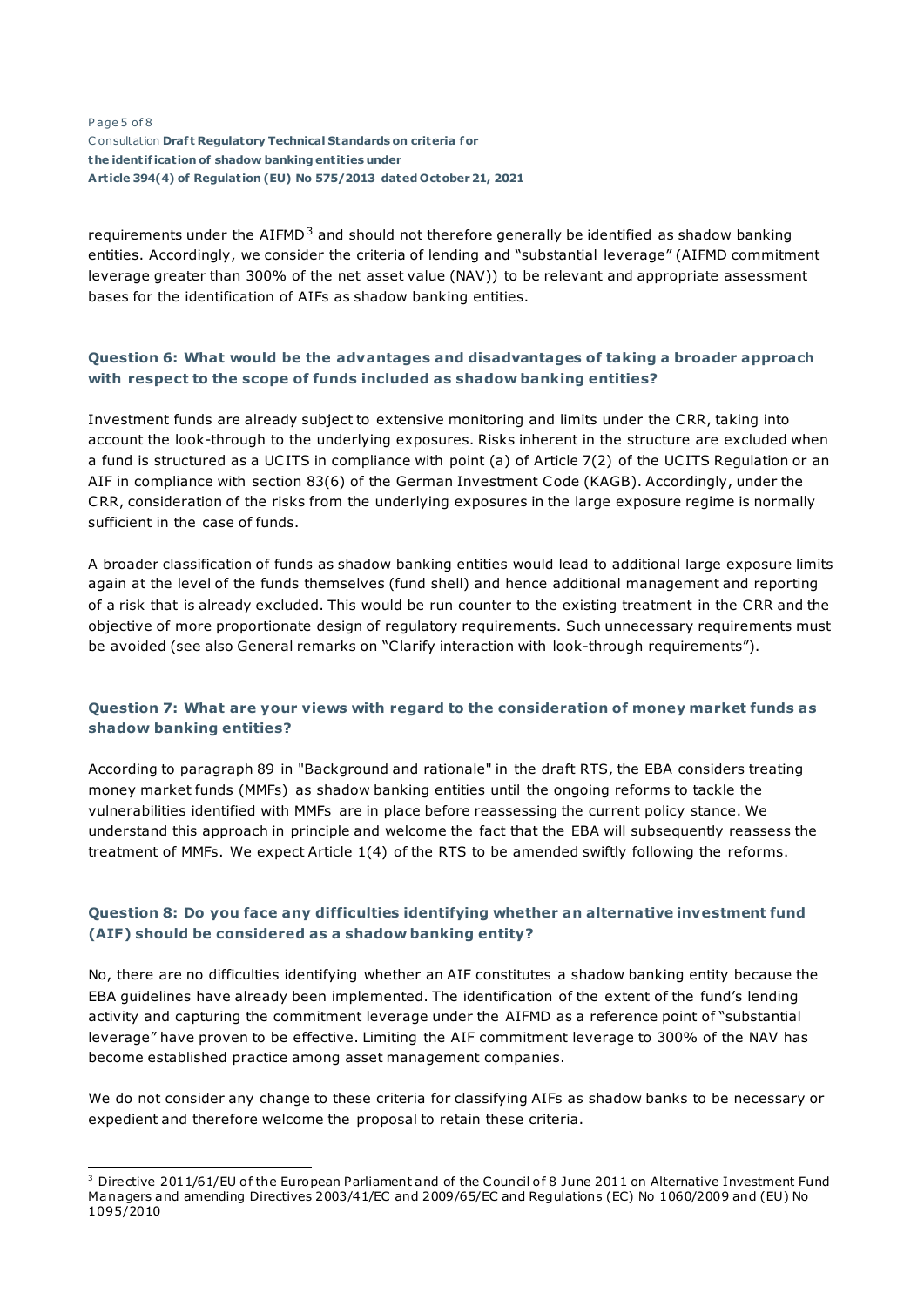Page 6 of 8 C onsultation **Draf t Regulatory Technical Standards on criteria for the ident if icat ion of shadow banking ent it ies under Art icle 394(4) of Regulat ion (EU) No 575/2013 dated October 21, 2021**

### **Question 9: Have you got any specific comments with regard to AIFs and in particular, with points (b) and (c) of Article 1 paragraph 5?**

The use of the term "exposures" in point (c) of Article 1(5) of the draft RTS is not sufficiently specific and too broad, as it would cover all exposures and thus – contrary to the objective – all AIFs would be captured again. Instead, either the wording "grant loans or purchase third party lending exposures onto their balance sheet" from Background and rationale, paragraph 75, or the wording "originate loans or purchase third party lending exposures onto their balance-sheet" used to date in the EBA guidelines should be used to define the lending activities of AIFs.

When structuring real estate transactions for real estate funds in the form of AIFs, it may be advantageous for the fund to grant shareholder loans to a property company held by the fund (see section 240 of the German Investment Code (KAGB)). It should be clarified that granting such shareholder loans is not covered by the requirement in point (c) of Article 1(5) of the draft RTS. Point (c) of Article 1(5) of the draft RTS refers to originating exposures to third parties.

In addition, it should be clarified that the wording "from its rules or instruments of incorporation" also includes those cases in which the investment restrictions according to point c of Article 1(5) of the draft RTS already result from the applicable legal requiremenst for the respective AIF.

# **Question 10: Do you agree with the description of banking services and activities as included in Article 2 of the draft RTS? Have you got any specific comments regarding any of the points included?**

To avoid a situation where, for example, companies in the real economy that grant loans to individual employees or to companies in which they are invested and that are not subsidiaries, would be classified as shadow banking entities, point (b) of Article 2 of the RTS should be worded as follows: "any service or activity involving maturity transformation, liquidity transformation, leverage or credit risk transfer in the **ordinary course of business**".

It is our general understanding that, to be identified as a shadow banking entity, maturity transformation, liquidity transformation, leverage or credit risk transfer must be undertaken to an extent that is material and thus characterises the relevant business model of the company in question. This materiality concept should be anchored more prominently in the RTS. We are therefore asking for the definition of a shadow banking entity to be clarified in Article 1(1) to the effect that, as a general rule, only those companies whose principal activity is the provisioning of "banking services and activities" within the meaning of Article 2 and that are not excluded from the definition of a shadow banking entity under Article 1(2) or (3) will be identified as shadow banking entities. This would make it easier to identify shadow banking entities and help reduce the number of doubtful cases.

In addition, we urge inserting an additional paragraph into Article 1 that gives the competent supervisory authorities the discretion to exempt other entities. In Germany, for example, German factoring institutions are currently not identified as shadow banking entities, since although they do conduct maturity transformation, the German supervisory authorities say they do it to an insignificant extent that is not worth mentioning. This classification should be preserved. Another application in Germany for the exercise of discretion would be the *Mittelständische Beteiligungsgesellschaften* (SME investment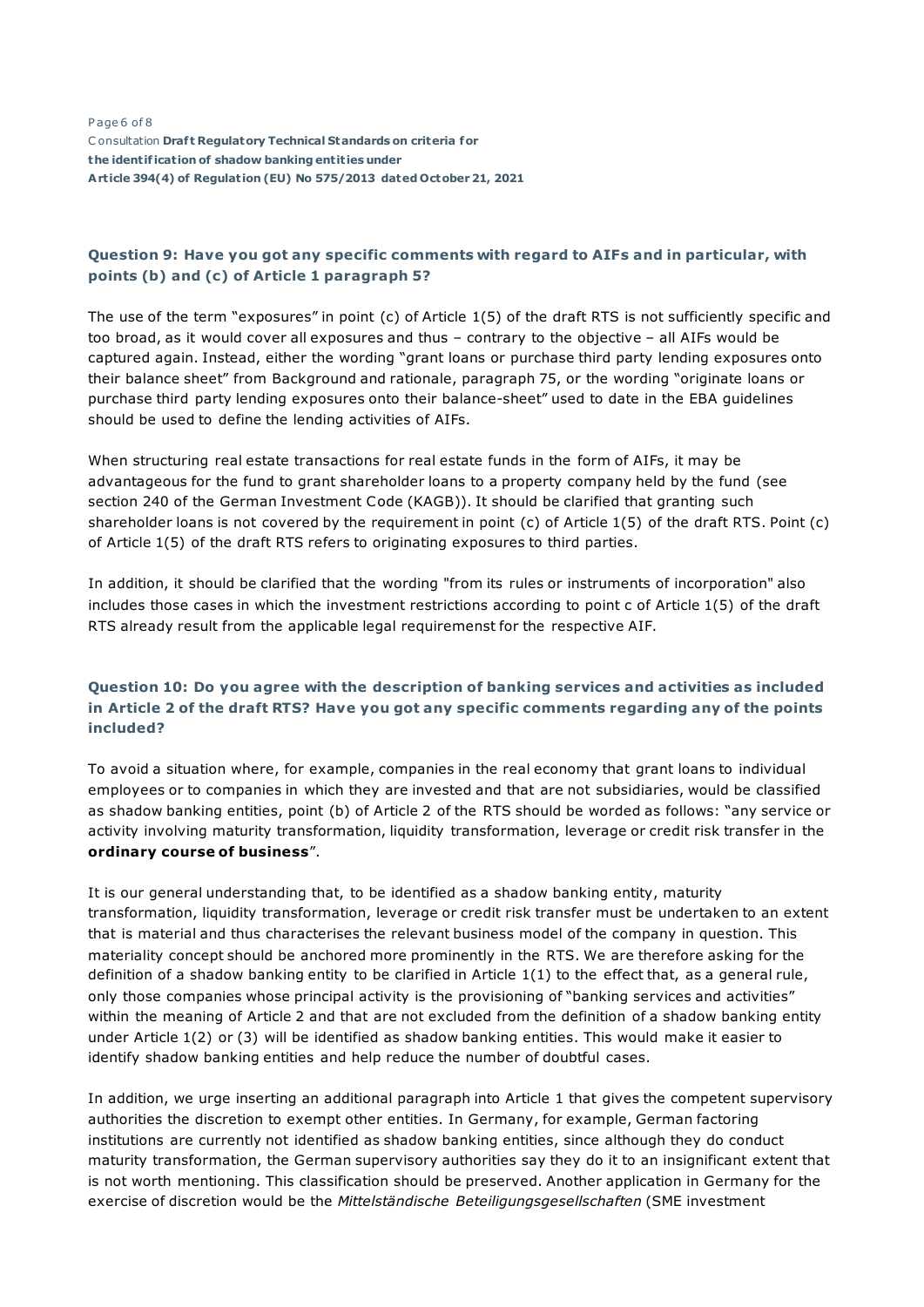#### Page 7 of 8 C onsultation **Draf t Regulatory Technical Standards on criteria for the ident if icat ion of shadow banking ent it ies under Art icle 394(4) of Regulat ion (EU) No 575/2013 dated October 21, 2021**

companies), for example. Not identifying them as shadow banking entities is advisable because they provide SMEs with equity and quasi equity instruments with the objective of regional economic development and counter-guaranteeing the funds provided.

We also suggest explaining the term "leverage", which in the German language version of the current EBA guidelines is translated as "*Verschuldung*", in greater detail in the recitals. In our view, this can only refer to the sort of leveraged financing that is typical for hedge funds, for example, but not to high levels of debt or high debt ratios of companies in the real economy. In this respect, the term "*Verschuldung*" used in the German version can lead to misinterpretation.

# **Question 11: Do you agree with the possibility granted under paragraph 1 of Article 3 to prevent the identification of a bank in a third country as a shadow banking entity in the absence of an equivalence decision under Article 391 of the CRR?**

We expressly welcome the fact that third-country institutions will not be identified as shadow banking entities if the institution has satisfied itself that the third-country institution in question is authorised and supervised by a supervisory authority that applies banking regulation and supervision based at least on the Basel core principles for effective banking supervision.

When it comes to operational implementation, however, the general reference to verification of compliance with the "Basel core principles for effective banking supervision" is difficult.

This is illustrated by the following example.

For example, based on the overview published by the Basel Committee on Banking Supervision (BCBS) (see [https://www.bis.org/bcbs/implementation/rcap\\_jurisdictional.htm?m=3%7C14%7C656%7C60\)](https://www.bis.org/bcbs/implementation/rcap_jurisdictional.htm?m=3|14|656|60), the question of whether or not Russian banks should be classified as shadow banking entities cannot be answered unequivocally.

According to the BCBS "Summary of member assessments", Russia, South Africa, Mexico and Turkey would have a comparable implementation status for the minimum regulatory standards. The conclusion, from our perspective, is that Russian institutions would also not be shadow banking entities.

However, only South Africa, Mexico and Turkey are explicitly mentioned in the European Commission's implementing decision 2021/1753 of 1 October 2021 on the equivalence of the solvency and supervisory regimes in third countries and territories under the CRR.

To ensure consistent treatment in practice and reduce the verification effort for institutions, we would therefore welcome the publication by the EBA of a list of the relevant third countries that apply banking regulation and supervision based at least on the Basel core principles for effective banking supervision.

Additionally, for the purposes of Article 3(1) and (2) of the draft RTS, we are in favour of generally treating all OECD countries as equivalent. This should apply both to institutions and to other financial institutions from OECD countries.